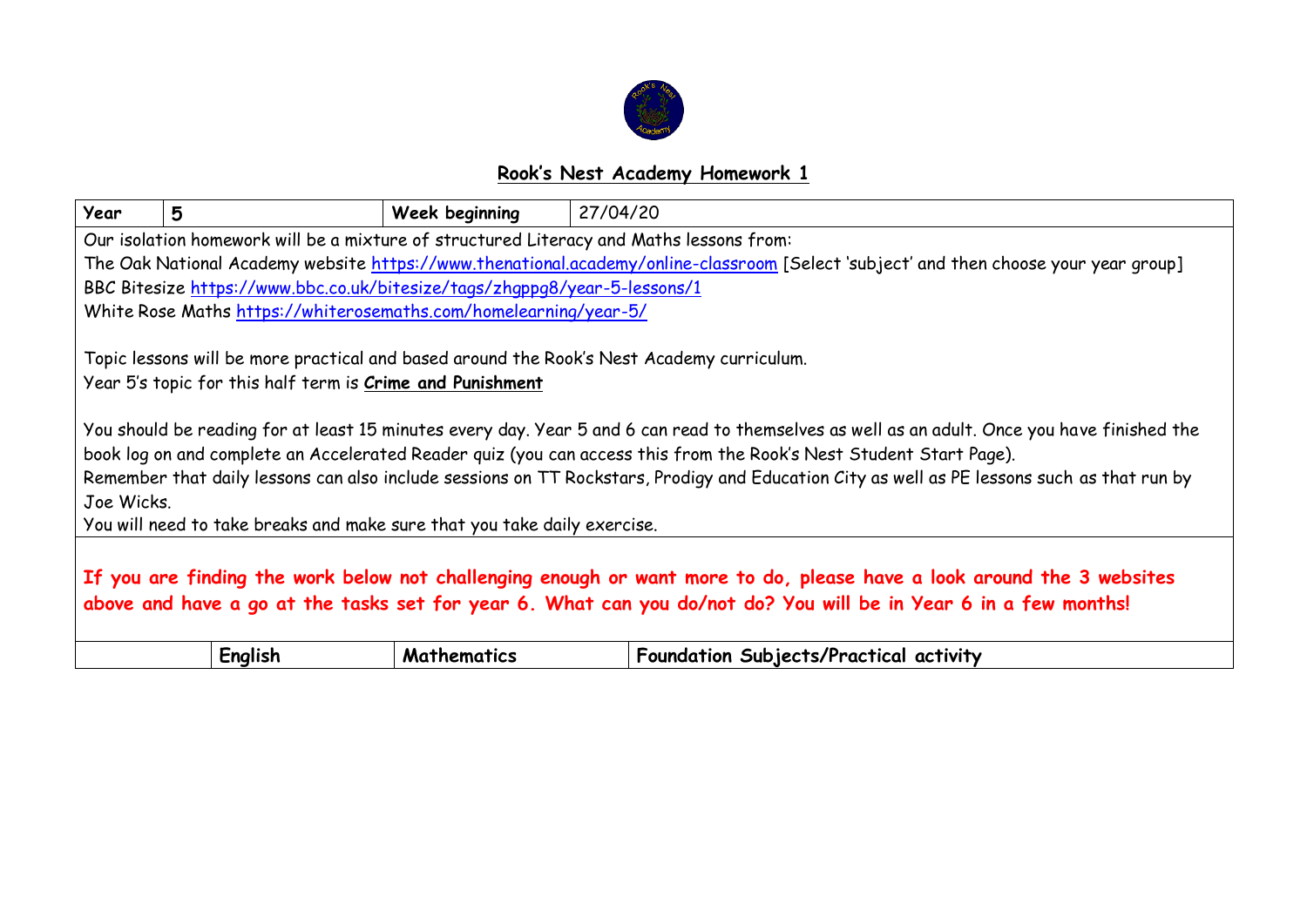| Monday | <b>Setting Description:</b>                  | An Introduction To Translation                                   | <b>Crime and punishment</b>                                                           |
|--------|----------------------------------------------|------------------------------------------------------------------|---------------------------------------------------------------------------------------|
|        | <b>Reading Comprehension</b>                 |                                                                  |                                                                                       |
|        | - Fact Retrieval                             | In this first unit we are                                        | This week we will be looking at and discussing what 'capital punishment' is in depth, |
|        |                                              | studying transformations.                                        | before you draw up your own conclusions on the subject.                               |
|        | In this lesson, we are<br>going to learn how | Transformations are a way of<br>changing the size or position of |                                                                                       |
|        | retrieve information                         | a shape. In today's lesson we                                    | Please see and download the 'Capital punishment' powerpoint on the Rook's Nest year   |
|        | using a setting                              | will be exploring coordinates                                    | 5 websites pages along with the 3 other accompanying documents related to the         |
|        | description.                                 | and translations. Some of                                        | tasks in this powerpoint.                                                             |
|        |                                              | today's lesson should be                                         | Crime and punishment starter                                                          |
|        | https://www.thenational                      | familiar as it is revision of                                    | Task 2 arguments for & against card sort                                              |
|        | .academy/year-                               | what you learnt in Year 4.                                       | Task 2 table for & against answers                                                    |
|        | 5/english/setting-                           |                                                                  |                                                                                       |
|        | description-reading-                         | https://www.thenational.acade                                    | <b>Science</b>                                                                        |
|        | comprehension-fact-                          | my/year-5/maths/an-                                              |                                                                                       |
|        | retrieval-year-5-wk1-                        | introduction-to-translation-<br>$year-5-wk1-1/$                  |                                                                                       |
|        | 1/                                           |                                                                  | https://www.ase.org.uk/ase-coronavirus-hub-primary-remote-learning-resources          |
|        | <b>Extension: Follow the</b>                 | <b>Extension: Follow the link to:</b>                            | The above link takes you to a page with numerous science lessons for you to           |
|        | link to:                                     | https://www.bbc.co.uk/bitesize                                   | have a go at                                                                          |
|        | https://www.bbc.co.uk/                       | /tags/zhgppg8/year-5-                                            | There is currently no year 5 (it is ' to come') but have a go at the year 4           |
|        | bitesize/tags/zhgppg8/y                      | lessons/1                                                        | and 6 activities                                                                      |
|        | ear-5-lessons/1                              | and complete that days maths                                     | Select 'download resource' for the lesson you want to look at, which will             |
|        | and complete that days                       | lesson (27th April)                                              | bring up a powerpoint                                                                 |
|        | <b>Literacy lesson (27th</b>                 |                                                                  | Read through the powerpoint and follow the links to look at interesting video         |
|        | <b>April)</b>                                | OR                                                               | clips and complete activities                                                         |
|        |                                              |                                                                  | You can complete the lessons in the suggested chronological order in                  |
|        |                                              | https://wrm-<br>13b48.kxcdn.com/wp-                              | whatever order you wish.                                                              |
|        |                                              | content/uploads/2020/homelear                                    |                                                                                       |
|        |                                              | ning/year-5/Y5-Spring-Block-                                     | <u>Art</u>                                                                            |
|        |                                              | 3-WO1-Decimals-up-to-2-dp-                                       |                                                                                       |
|        |                                              | 2019.pdf [TASK]                                                  | https://www.youtube.com/watch?v=94HFC5Vpi5w                                           |
|        |                                              |                                                                  |                                                                                       |
|        |                                              | https://wrm-                                                     | Can you create an accurate sketch and colour in/paint a police car?                   |
|        |                                              | 13b48.kxcdn.com/wp-                                              |                                                                                       |
|        |                                              | content/uploads/2020/homelear                                    |                                                                                       |
|        |                                              | ning/year-5/Y5-Spring-Block-                                     | Copy the how the above video draws the car - you do not have to paint and colour      |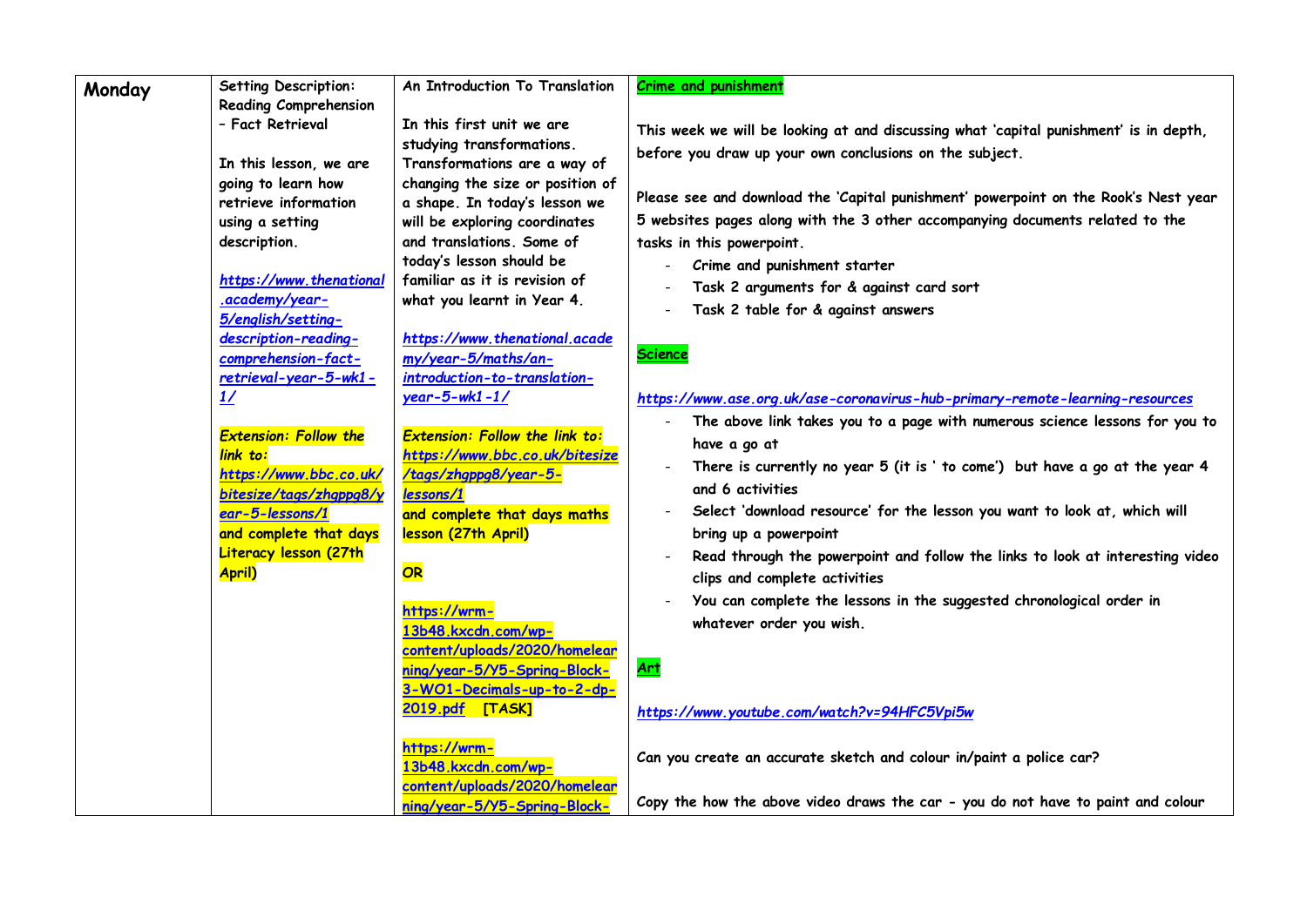| <b>Describing Translations</b><br><b>Setting Description:</b><br>Tuesday<br>Have a look at the BBC school radio dance activities found at the above link. There<br><b>Reading Comprehension</b><br>are some really fun ones - for the partner/group activities ask your<br>- Fact Retrieval<br>In lesson 2 of our study of<br>parents/guardians/brother/sister or pretend you are in a group - use your<br>transformations we will be<br>imagination!<br>developing our knowledge of<br>In this lesson, we are<br>translations. We will build on<br>going to learn how<br>Alternatively, practice throwing/catching/kicking/jumping/skipping/hopping/catching<br>retrieve information<br>yesterday's work, where we<br>focused on just one coordinate<br>using a setting<br>whatever sport activity you can but practice doing it with BOTH hands/feet, don't<br>moving, to looking at moving all<br>description.<br>just use your dominant hand/food encourage your weaker hand/foot to become<br>four vertices of a shape. By<br>stronger. It will not happen straight over night but you could become ambidextrous<br>https://www.thenational<br>the end of this lesson you will<br>(look up what that word means!)<br>.academy/year-<br>be able to describe how a<br>5/english/setting-<br>shape has been translated from<br><b>Extension and other bits:</b><br>description-reading-<br>one place to another.<br>https://www.bbc.co.uk/bitesize/tags/zhqppq8/year-5-lessons/1<br>comprehension-fact-<br>$retrieval-year-5-wk1-$<br>https://www.thenational.acade<br>my/year-5/maths/describing-<br>2/<br>A range of topic lessons can be found here for the week based around<br>translations-year-5-wk1-2/<br>music, PSHE, Science, Geography and History. Each lesson is dated with<br><b>Extension: Follow the</b><br>lessons in each different topic subject if you wish to follow that schedule -<br>link to:<br>or do them as you like.<br>https://www.bbc.co.uk/<br><b>Extension: Follow the link to:</b><br>bitesize/tags/zhgppg8/y<br>https://www.bbc.co.uk/bitesize<br>ear-5-lessons/1<br>/tags/zhgppg8/year-5-<br>https://www.thenational.academy/online-classroom/year-5/foundation/#subjects<br>lessons/1<br>and complete that days<br>and complete that days maths<br><b>Literacy lesson (28th</b><br>Although not particularly relevant to our crime and punishment topic, some<br>lesson (28th April)<br><b>April)</b><br>interesting stuff! |  | 3-ANS1-Decimals-up-to-2-<br>dp-2019.pdf [ANSWERS] | the same!<br>The video goes fast so you may want to slow it down to a speed you can keep up<br>with by using - settings (found in the bottom right corner of the video) - playback<br>speed - 0.5 or 0.25<br>PE<br>https://www.bbc.co.uk/programmes/b03q64pm |
|-------------------------------------------------------------------------------------------------------------------------------------------------------------------------------------------------------------------------------------------------------------------------------------------------------------------------------------------------------------------------------------------------------------------------------------------------------------------------------------------------------------------------------------------------------------------------------------------------------------------------------------------------------------------------------------------------------------------------------------------------------------------------------------------------------------------------------------------------------------------------------------------------------------------------------------------------------------------------------------------------------------------------------------------------------------------------------------------------------------------------------------------------------------------------------------------------------------------------------------------------------------------------------------------------------------------------------------------------------------------------------------------------------------------------------------------------------------------------------------------------------------------------------------------------------------------------------------------------------------------------------------------------------------------------------------------------------------------------------------------------------------------------------------------------------------------------------------------------------------------------------------------------------------------------------------------------------------------------------------------------------------------------------------------------------------------------------------------------------------------------------------------------------------------------------------------------------------------------------------------------------------------------------------------------------------------------------------------------------------------------------------------------------------------------------------------------------------------|--|---------------------------------------------------|--------------------------------------------------------------------------------------------------------------------------------------------------------------------------------------------------------------------------------------------------------------|
|                                                                                                                                                                                                                                                                                                                                                                                                                                                                                                                                                                                                                                                                                                                                                                                                                                                                                                                                                                                                                                                                                                                                                                                                                                                                                                                                                                                                                                                                                                                                                                                                                                                                                                                                                                                                                                                                                                                                                                                                                                                                                                                                                                                                                                                                                                                                                                                                                                                                   |  | OR                                                |                                                                                                                                                                                                                                                              |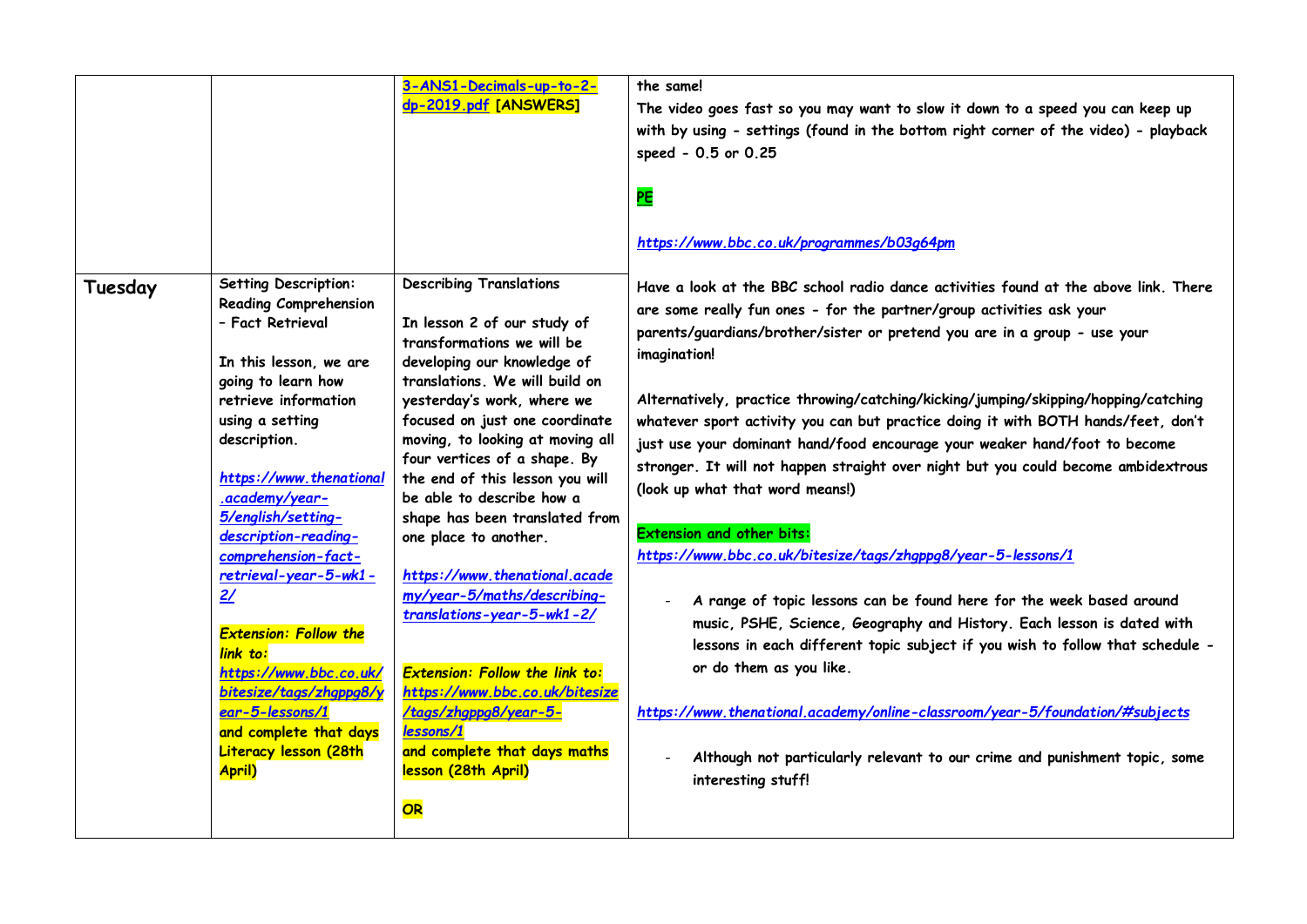|           |                              | https://wrm-                          |  |
|-----------|------------------------------|---------------------------------------|--|
|           |                              | 13b48.kxcdn.com/wp-                   |  |
|           |                              | content/uploads/2020/homelear         |  |
|           |                              | ning/year-5/Y5-Spring-Block-          |  |
|           |                              | 3-WO2-Decimals-as-                    |  |
|           |                              | fractions-1-2019.pdf [TASK]           |  |
|           |                              |                                       |  |
|           |                              |                                       |  |
|           |                              | https://wrm-<br>13b48.kxcdn.com/wp-   |  |
|           |                              |                                       |  |
|           |                              | content/uploads/2020/homelear         |  |
|           |                              | ning/year-5/Y5-Spring-Block-          |  |
|           |                              | 3-ANS2-Decimals-as-                   |  |
|           |                              | fractions-1-2019.pdf                  |  |
|           |                              | [ANSWERS]                             |  |
|           |                              |                                       |  |
| Wednesday | Setting Description:         | Describing positions and              |  |
|           | Identifying the              | coordinates                           |  |
|           | features of a text           |                                       |  |
|           |                              | In this lesson, we will be            |  |
|           | In the lesson, we are        | building on the knowledge that        |  |
|           | going to identify the        | we have acquired so far. Using        |  |
|           | features of a setting        | the coordinates work we start         |  |
|           | description.                 | in lesson 1 and the translation       |  |
|           |                              | of shapes in lesson 2, we will        |  |
|           | https://www.thenational      | be plotting, translating and re-      |  |
|           | .academy/year-               | plotting lines on a grid.             |  |
|           | 5/english/setting-           |                                       |  |
|           | description-identifying-     | https://www.thenational.acade         |  |
|           | the-features-of-a-           | my/year-5/maths/describing-           |  |
|           | $text$ -year-5-wk1-3/        | positions-and-coordinates-            |  |
|           |                              | $year-5-wk1-3/$                       |  |
|           | <b>Extension: Follow the</b> |                                       |  |
|           | link to:                     | <b>Extension: Follow the link to:</b> |  |
|           | https://www.bbc.co.uk/       | https://www.bbc.co.uk/bitesize        |  |
|           | bitesize/tags/zhgppg8/y      | /tags/zhqppq8/year-5-                 |  |
|           | ear-5-lessons/1              | lessons/1                             |  |
|           | and complete that days       | and complete that days maths          |  |
|           | <b>Literacy lesson (29th</b> | lesson (29th April)                   |  |
|           | <b>April)</b>                |                                       |  |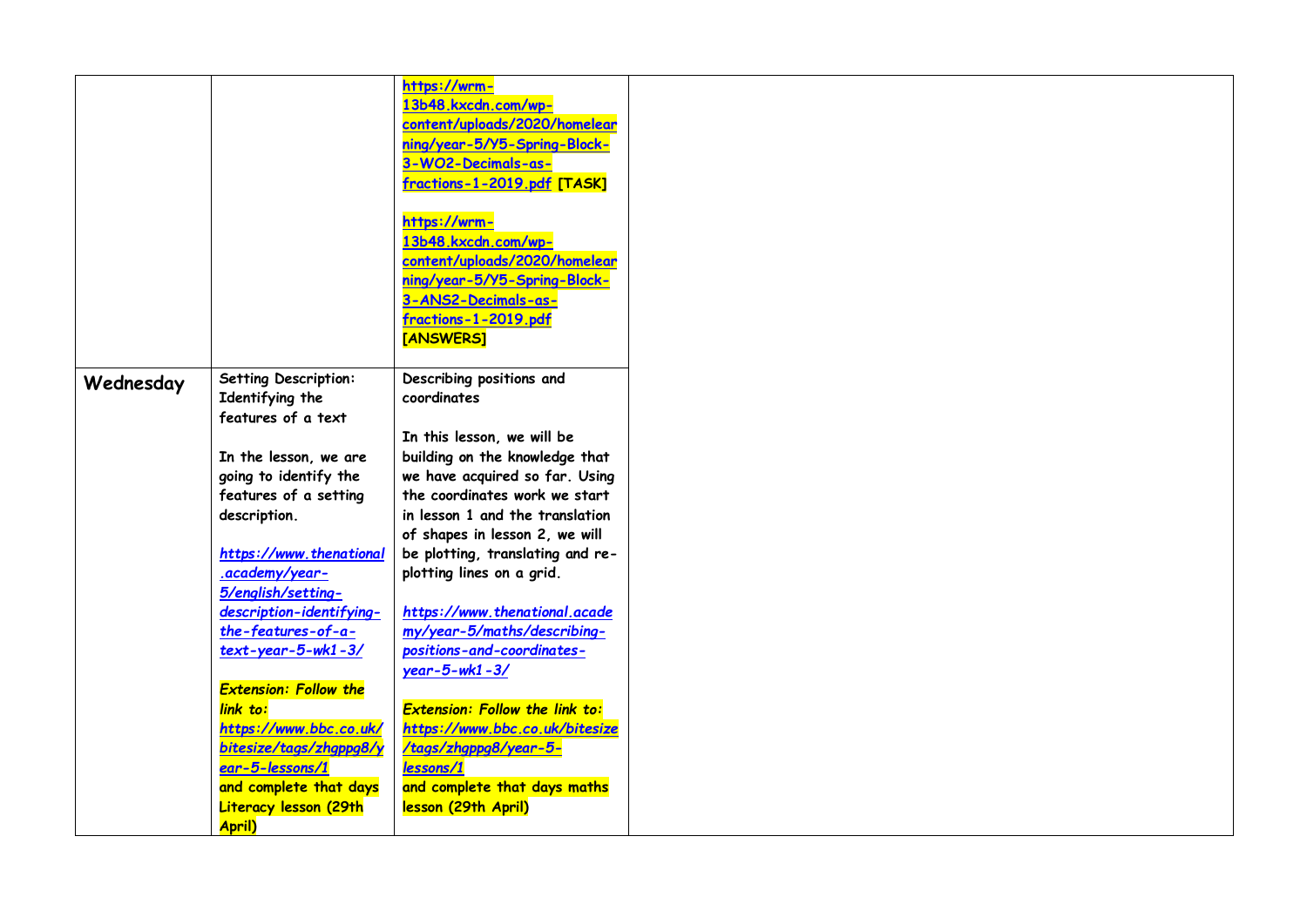|          |                                      | OR                                    |
|----------|--------------------------------------|---------------------------------------|
|          |                                      |                                       |
|          |                                      | https://wrm-                          |
|          |                                      | 13b48.kxcdn.com/wp-                   |
|          |                                      | content/uploads/2020/homelear         |
|          |                                      | ning/year-5/Y5-Spring-Block-          |
|          |                                      | 3-WO3-Decimals-as-                    |
|          |                                      | fractions-2-2019.pdf [TASK]           |
|          |                                      |                                       |
|          |                                      | https://wrm-                          |
|          |                                      | 13b48.kxcdn.com/wp-                   |
|          |                                      | content/uploads/2020/homelear         |
|          |                                      | ning/year-5/Y5-Spring-Block-          |
|          |                                      | 3-ANS3-Decimals-as-                   |
|          |                                      | fractions-2-2019.pdf                  |
|          |                                      | <b>TANSWERS1</b>                      |
|          |                                      | Describe position after               |
| Thursday | Setting Description:<br>SPaG focus - | translation                           |
|          |                                      |                                       |
|          | Parenthesis                          |                                       |
|          |                                      | In this lesson we will be looking     |
|          | In this lesson, we are               | at plotting coordinates on a          |
|          | to going to focus on the             | grid with four quadrants. We          |
|          | use of parenthesis in a              | will link this to our prior           |
|          | setting description.                 | learning about translation by         |
|          |                                      | translating one coordinate in         |
|          | https://www.thenational              | multiple ways and working out         |
|          | .academy/year-                       | the coordinates.                      |
|          | 5/english/setting-                   |                                       |
|          | description-spag-focus-              | https://www.thenational.acade         |
|          | parenthesis-year-5-                  | my/year-5/maths/describe-             |
|          | $wk1 - 4/$                           | position-after-translation-           |
|          |                                      | $year - 5 - wk1 - 4/$                 |
|          | <b>Extension: Follow the</b>         |                                       |
|          | link to:                             | <b>Extension: Follow the link to:</b> |
|          |                                      |                                       |
|          | https://www.bbc.co.uk/               | https://www.bbc.co.uk/bitesize        |
|          | bitesize/tags/zhqppg8/y              | /tags/zhgppg8/year-5-                 |
|          | ear-5-lessons/1                      | lessons/1                             |
|          |                                      | and complete that days maths          |
|          |                                      | lesson (30th April)                   |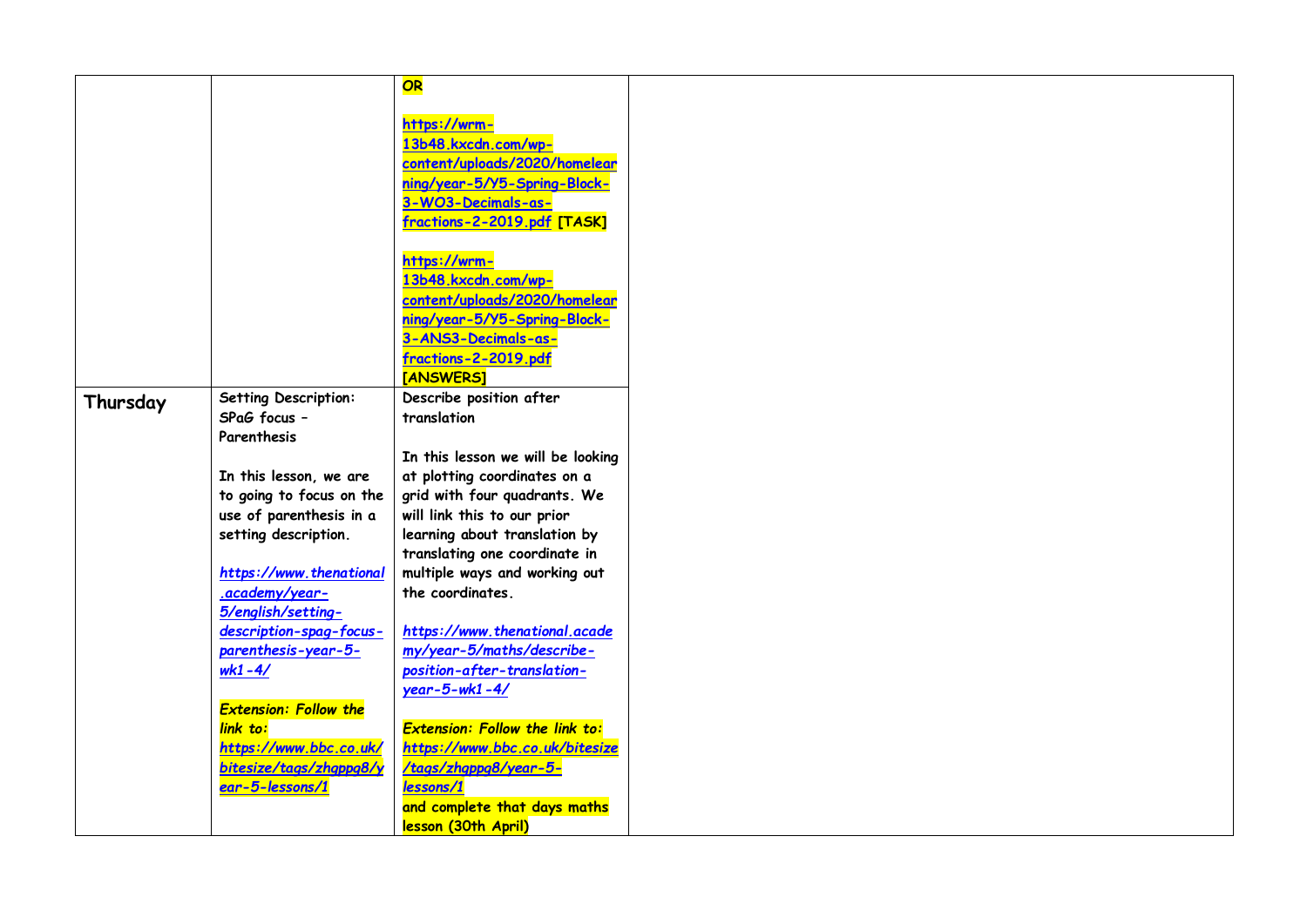|        | and complete that days                 |                                            |
|--------|----------------------------------------|--------------------------------------------|
|        | <b>Literacy lesson (30Th</b><br>April) | OR                                         |
|        |                                        | https://wrm-                               |
|        |                                        | 13b48.kxcdn.com/wp-                        |
|        |                                        | content/uploads/2020/homelear              |
|        |                                        | ning/year-5/Y5-Spring-Block-               |
|        |                                        | 3-WO4-Understand-                          |
|        |                                        | thousandths-2019.pdf [TASK]                |
|        |                                        | https://wrm-                               |
|        |                                        | 13b48.kxcdn.com/wp-                        |
|        |                                        | content/uploads/2020/homelear              |
|        |                                        | ning/year-5/Y5-Spring-Block-               |
|        |                                        | 3-ANS4-Understand-<br>thousandths-2019.pdf |
|        |                                        | [ANSWERS]                                  |
| Friday | <b>Setting Description:</b>            | Describe position after                    |
|        | Write a Setting                        | translation                                |
|        | Description                            |                                            |
|        |                                        | In today's lesson, we will be              |
|        | In this lesson, we are                 | exploring translating more than            |
|        | going to write a setting               | one coordinate across a grid               |
|        | description.                           | with negative numbers.                     |
|        |                                        | https://www.thenational.acade              |
|        | https://www.thenational                | my/year-5/maths/describe-                  |
|        | .academy/year-                         | position-after-translation-                |
|        | 5/english/setting-                     | $year - 5 - wk1 - 5/$                      |
|        | description-write-a-                   |                                            |
|        | setting-description-                   | <b>Extension: Follow the link to:</b>      |
|        | $year - 5 - wk1 - 5/$                  | https://www.bbc.co.uk/bitesize             |
|        | <b>Extension: Follow the</b>           | /tags/zhgppg8/year-5-<br>lessons/1         |
|        | link to:                               | and complete that days maths               |
|        | https://www.bbc.co.uk/                 | lesson (1st May)                           |
|        | bitesize/tags/zhqppq8/y                |                                            |
|        | ear-5-lessons/1                        | OR                                         |
|        |                                        |                                            |